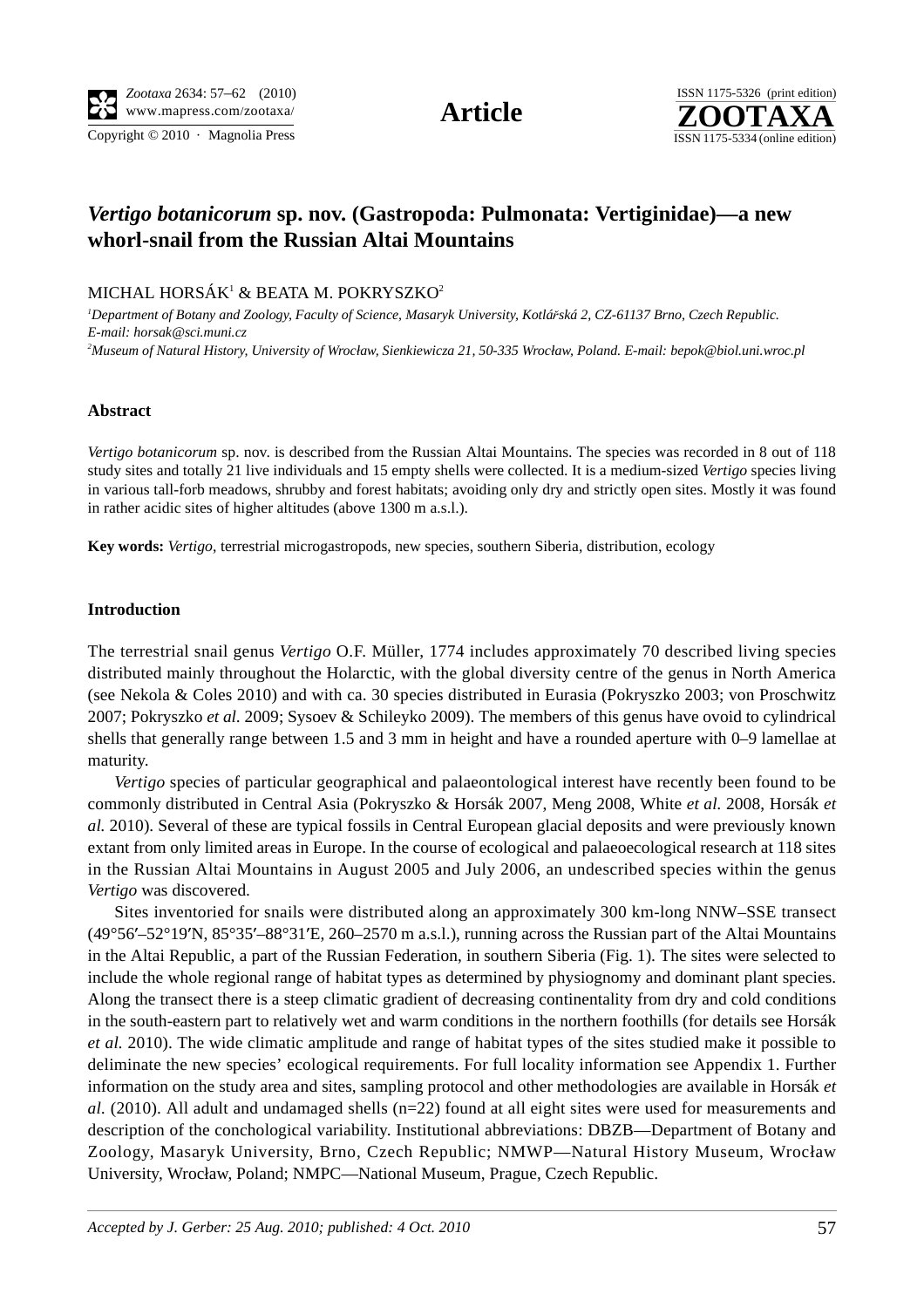

**FIGURE 1.** Map of the Altai Republic (Russia) with sampling sites. Squares—sites with *Vertigo botanicorum* **sp. nov.** (black square = type locality; for site numbers see App. 1); dots—sites without *Vertigo botanicorum*.

## **Vertiginidae Pilsbry, 1918**

*Vertigo* **O.F. Müller, 1774**

**Type species:** *Vertigo pusilla* O.F. Müller, 1774 (monotypy)

### *Vertigo botanicorum* **sp. nov.** (Fig. 2)

**Type locality.** Loc. no. **7**: 51°30′26.6″N, 85°35′48.6″E, Russian Altai Mts., Aktel: Seminski Ridge, Aktel creek valley, 4 km W of the settlement, 13 Aug. 2005, M. Horsák lgt.

**Type material.** Loc. no. **7**: holotype and 1 paratype (NMWP), 2 paratypes (NMPC), 1 paratype (DBZB); Loc. no. **2**: 6 paratypes (DBZB); Loc. no. **3**: 2 paratypes (DBZB); Loc. no. **4**: 1 paratype (DBZB); Loc. no. **6**: 1 paratype (DBZB); Loc. no. **8**: 1 paratype (DBZB).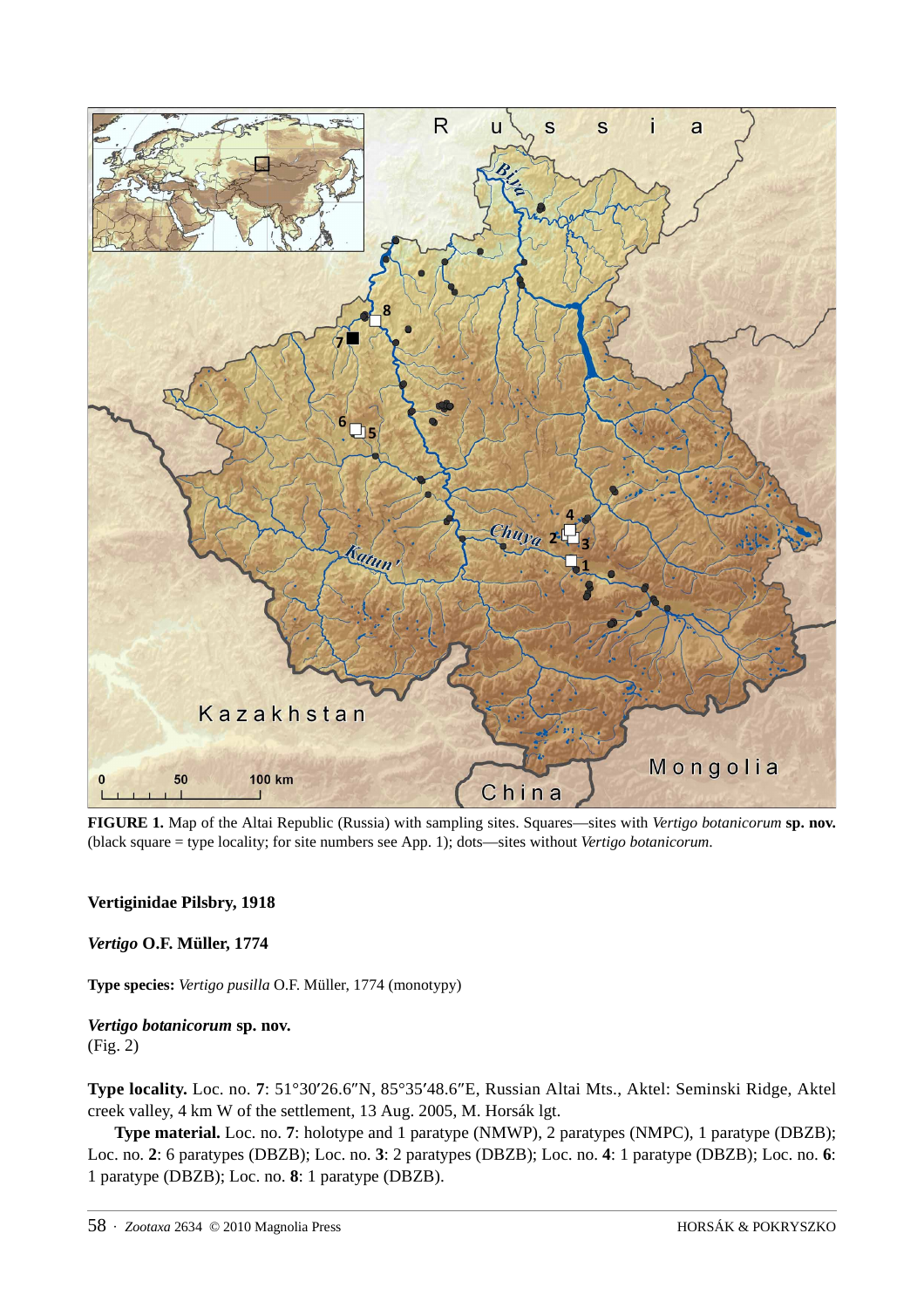**Other material examined***.* Loc. no. **1**: 1 specimen; Loc. no. **4**: 1 specimen; Loc. no. **3**: 1 specimen; Loc. no. **2**: 3 specimens (all in DBZB).



**FIGURE 2.** *Vertigo botanicorum* **sp. nov.** from the Altai Republic (Russia); **a**, Holotype, NMWP, Loc. no. 7 (see Appendix 1); **b**, Paratype, DBZB, Loc. no. 8; **c**, Paratype, DBZB, Loc. no. 7; **d**, Paratype, DBZB, Loc. no. 6. Photos by M. Horsák (a, b, d) and P. Kment (c).

**Etymology.** We dedicate this species to all the botanists who took part in the Altai expeditions: Milan Chytrý, Jiří Danihelka, Nikolai Ermakov, Michal Hájek, Petra Hájková, Martin Kočí, Svatava Kubešová, Pavel Lustyk, Zdenka Otýpková, Barbora Pelánková, and Milan Valachovič. Because of the efforts of these colleagues, the senior author had a remarkable field experience during the Altai Mountains expeditions, and was able to collect considerable field data of a high scientific value.

**Description of the shell** (n=22, Fig. 2). Shell dextral, height 1.78–2.25 mm (mean 1.98, SD 0.123, holotype 1.85), width 1.08–1.28 mm (mean 1.14, SD 0.056, holotype 1.10), aperture height 0.60–0.78 mm (mean 0.69, SD 0.059, holotype 0.63), aperture width 0.60–0.78 mm (mean 0.68, SD 0.043, holotype 0.65), body whorl height 1.03–1.23 mm (mean 1.12, SD 0.061, holotype 1.05), height/width ratio 1.51–2.00 (mean 1.74, SD 0.119, holotype 1.68), relative height of body whorl 0.50–0.62 (mean 0.57, SD 0.028, holotype 0.55), whorls 4.8–5.4 (mean 4.98, SD 0.16, holotype 4.8). Shell clearly ovate, the body whorl being distinctly broadest, with convex spire and gently rounded apex. Whorls not very convex with a shallow suture. Aperture semi-oval, with palatal margin slightly flattened or with a very shallow indentation. Lip narrow, very slightly thickened, in fresh shells of the same colour as the rest of the shell, narrowly but clearly reflexed on the columellar, basal and lower half of the palatal margin; parietal callus very weak, lip insertions almost not approaching. Aperture with 1–4 vestigial or very small lamellae with the columellar and palatal rather deeply set; all teeth tubercular and white, no trace of a palatal callus even in specimens with four lamellae; the holotype possesses a small columellar and vestigial parietal lamella. In side view the body whorl suture does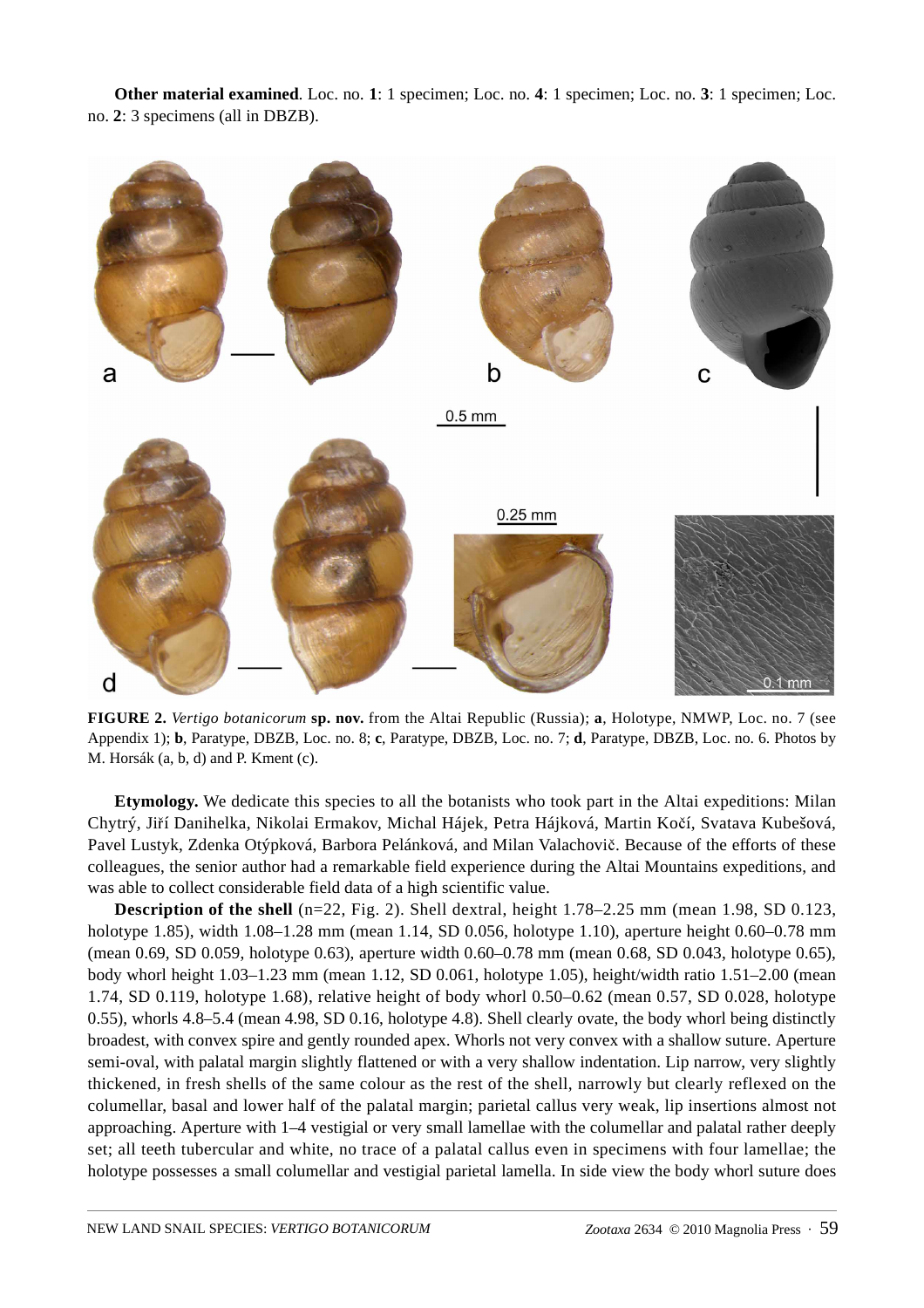not or only almost imperceptibly ascend. The outside of the palatal wall lacks a crest, and possesses only a shallow, indistinct furrow corresponding with the upper palatal (even in toothless shells). Shells with two lamellae have a columellar and parietal, shells with a single lamella may have either of the two. The umbilicus is oval and narrow. Shell semitransparent, light golden-brownish, in very fresh shells with a greasy sheen; surface almost completely devoid of growth lines and/or striation, only with the specific microstructure of subparallel, anastomosing periostracal ridges which is more pronounced than in other *Vertigo* species; the few growth lines, if present, are faint, almost invisible.

| Co-occurring species                                  | <b>Sites</b>        | No. of Records |
|-------------------------------------------------------|---------------------|----------------|
| Euconulus fulvus (O.F. Müller, 1774)                  | 1, 3, 4, 5, 6, 7, 8 | 7              |
| Perpolita hammonis (Ström, 1765)                      | 1, 2, 3, 5, 6, 7, 8 | 7              |
| Novisuccinea altaica (Martens, 1879)                  | 1, 2, 3, 4, 6       | 5              |
| Vertigo microsphaera Schileyko, 1984                  | 1, 5, 6, 8          | 4              |
| Deroceras altaicum (Simroth, 1886)                    | 4, 6, 7             | 3              |
| Perpolita petronella (L. Pfeiffer, 1853)              | 5, 6, 8             | 3              |
| Pupilla muscorum (Linné, 1758)                        | 2, 4, 6             | 3              |
| Columella intermedia Schileyko et Almuhambetova, 1984 | 4, 5                | 2              |
| Pupilla loessica Ložek, 1954                          | 2, 4                | 2              |
| Vallonia costata (O.F. Müller, 1774)                  | 6, 7                | 2              |
| Vallonia kamtschatica Likharev, 1963                  | 1, 2                | 2              |
| Cochlicopa lubrica (O.F. Müller, 1774)                | 8                   |                |
| Columella edentula (Draparnaud, 1805)                 | 1                   |                |
| Fruticicola schrenkii (Middendorff, 1851)             | 8                   |                |
| Punctum pygmaeum (Draparnaud, 1801)                   | 8                   |                |
| Vallonia ladacensis (Nevill, 1878)                    | 2                   |                |
| Vertigo genesii (Gredler, 1856)                       | 4                   |                |
| Vertigo parcedentata (Al. Braun, 1847)                | 4                   |                |
| Vertigo pseudosubstriata Ložek, 1954                  | 4                   |                |
| Vertigo pygmaea (Draparnaud, 1801)                    | 7                   |                |
| Vitrina rugulosa Martens, 1874                        | 6                   |                |

**TABLE 1.** List of co-occurring species in all eight sites with *Vertigo botanicorum* **sp. nov.**, sites where they occurred (see Appendix 1) and total number of each species' records.

**Comparative notes.** The species appears to be a member of a basically northern group including *Vertigo modesta* (Say, 1824), *V. ronnebyensis* (Westerlund, 1871), *V. ultimathule* von Proschwitz, 2007, *V. extima* (Westerlund, 1877) and some North American members of the *V. modesta* clade, especially *V. modesta hoppii* (Möller, 1842), *V. cristata* (Sterki, 1919), *V. coloradensis* (Cockerell, 1891), and the undescribed "*Vertigo* AK 2" (see Nekola *et al.* 2009, Nekola & Coles 2010). It is also conchologically similar to *V. parcedentata* (Al. Braun, 1847) and *V. nangaparbatensis* Pokryszko et Hlaváč, 2009. It differs from *V. modesta*, which it resembles in shell shape and dentition pattern, in lighter colour (*V. modesta* is chestnut-reddish), smaller size (ca. 2/3 height and width), sheen (fresh *V. modesta* glossy, as if wet) and much smoother shells (in *V. modesta* clear and rather regular though delicate striae are present). It differs from *V. ronnebyensis* mainly in surface structure; *V. ronnebyensis* has fine regular ribs, spire striation and more cylindrical shape. *Vertigo botanicorum* **sp. nov.** differs from *V. ultimathule* and *V. extima* in weaker striation and much more pronounced microscopic periostracal ridges of the surface, less convex whorls with shallower suture, smaller size (especially from *V. extima*) and more ovate shape. It differs from conchologically similar North American species in its microsculpture (Fig. 2c) and the absence of regular small ribs. In addition, both *V. coloradensis*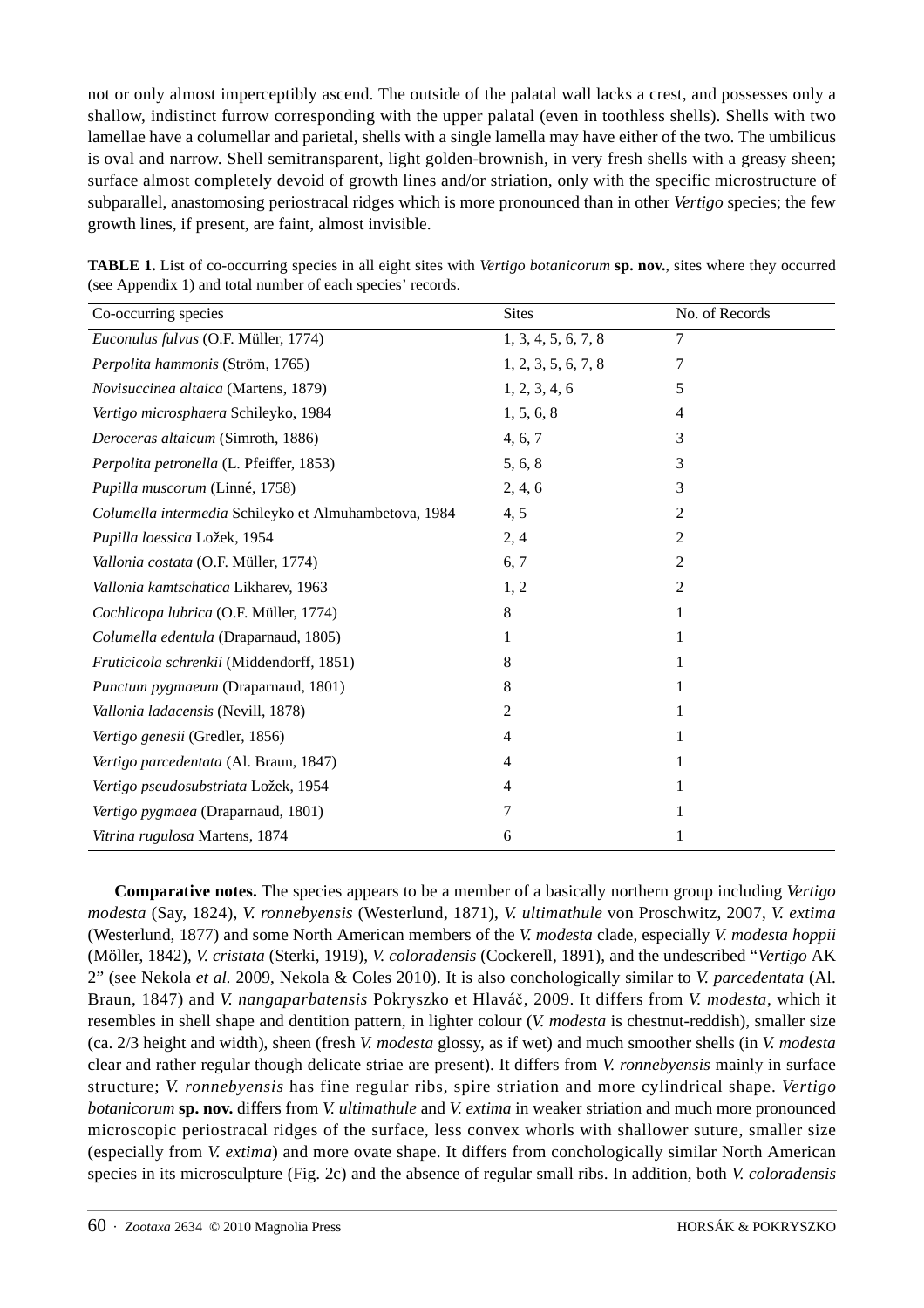and *V. cristata* possess a marked crest and much stronger lamellae (especially palatal), *V. modesta hoppii* has a darker, chestnut-red shell with a glossy sheen and weak crest, while "*Vertigo* AK 2" has pronounced shell striation and often a weakly developed crest that somewhat narrows the aperture. *Vertigo botanicorum* **sp. nov.** resembles the syntopic *V. parcedentata* in shell shape, colour and dentition, but it differs in being somewhat smaller, having a shallower suture and less convex whorls, by possessing a matte sheen (fresh *V. parcedentata* is glossy as if wet), being more oval (*V. parcedentata* is often somewhat cylindrical), and having pronounced microscopic periostracal ridges. It also differs from *V. nangaparbatensis* in being smaller, more ovate, more tumid, having poorly developed dentition and much more pronounced microscopic periostracal ridges (Fig. 2c). This characteristic microsculpture is also developed in other sympatric *Vertigo* species, such as *V. pygmaea* (Draparnaud, 1801), *V. substriata* (Jeffreys, 1833) and *V. microsphaera* Schileyko, 1984, which differ in many external features and the apertural barriers. However, no studies of this microsculpture have been conducted and its phylogenetic relevance is completely unknown.

**Ecology.** This new species has a rather broad ecological amplitude. It was found in different mesic and wet habitats such as hemiboreal forests, subalpine shrub vegetation, and mostly shrubby meadow steppes (*Festuco-Brometea*). It avoided only strictly open and dry sites. This snail occurred along a relatively broad range of site basicity (topsoil electric conductivity 33–164 µS/cm and pH 5.4–6.7). Like *V. modesta hoppii* from North America (Nekola & Coles 2010), *V. botanicorum* **sp. nov.** was mostly found in rather acidic sites and avoided calcareous substrates. Most sites were at high altitudes (above 1350 m a.s.l.), but occurred also at two rather low sites (around 500 m a.s.l., see Appendix 1). Population densities were intermediate or low, varying from 1 to 10 recorded specimens per site. All species co-occurring with *V. botanicorum* **sp. nov.** at the studied sites are given in Table 1. *Euconulus fulvus* (O.F. Müller, 1774), *Perpolita hammoni*s (Ström, 1765), *Novisuccinea altaica* (Martens, 1879) and *Vertigo microsphaera* were the species most often co-occurring with the species described here (Tab. 1).

#### **Acknowledgements**

We thank Petr Kment for his help with SEM photographs and Ondřej Hájek for preparing the map. We are very grateful to Jeff Nekola, who made several useful comments and important linguistic improvements to a previous version, and to the second, anonymous referee. This research was funded by the Ministry of Education of the Czech Republic (MSM0021622416) and the Academy of Sciences of the Czech Republic (IAA6163303, AVOZ60050516).

#### **References**

- Horsák, M., Chytrý, M., Pokryszko, B.M., Danihelka, J., Ermakov, N., Hájek, M., Hájková, P., Kintrová, K., Kočí, M., Kubešová, S., Lustyk, P., Otýpková, Z., Pelánková, B., Valachovič, M. (2010) Habitats of relict terrestrial snails in southern Siberia: lessons for the reconstruction of palaeoenvironments of full-glacial Europe. *Journal of Biogeography*, 37, 1450–1462.
- Meng, S. (2008) Neue Daten zur Verbreitung der Vertiginidae (Gastropoda: Pulmonata) in Zentralasien. *Mollusca*, 26, 207–219.
- Nekola, J. & Coles, B.F. (2010) Pupillid land snails of eastern North America. *American Malacological Bulletin*, 28, 29– 57.
- Nekola, J., Coles, B.F. & Bergthorsson, U. (2009) Evolutionary pattern and process within the *Vertigo gouldii* (Mollusca: Pulmonata, Pupillidae) group of minute North American land snails. *Molecular Phylogenetics and Evolution*, 53, 1010–1024.
- Pokryszko, B.M. (1993) Fen malacocenoses in Dovrefjell (S. Norway). *Fauna Norvegica, Series A*, 14, 27–38.
- Pokryszko, B.M. (2003) *Vertigo* of continental Europe—autecology, threats and conservation status (Gastropoda, Pulmonata: Vertiginidae). *Heldia*, 5/7, 13–25.
- Pokryszko, B.M., Auffenberg, K., Hlaváč, J.Č. & Naggs, F. (2009) Pupilloidea of Pakistan (Gastropoda: Pulmonata): Truncatellininae, Vertigininae, Gastrocoptinae, Pupillinae (in part). *Annales Zoologici* (Warszawa), 59, 423–458.
- Pokryszko, B. & Horsák, M. (2007) Pupilloidea (Pupillidae, Vertiginidae, Valloniidae, Gastrocoptinae) of the Altay—a